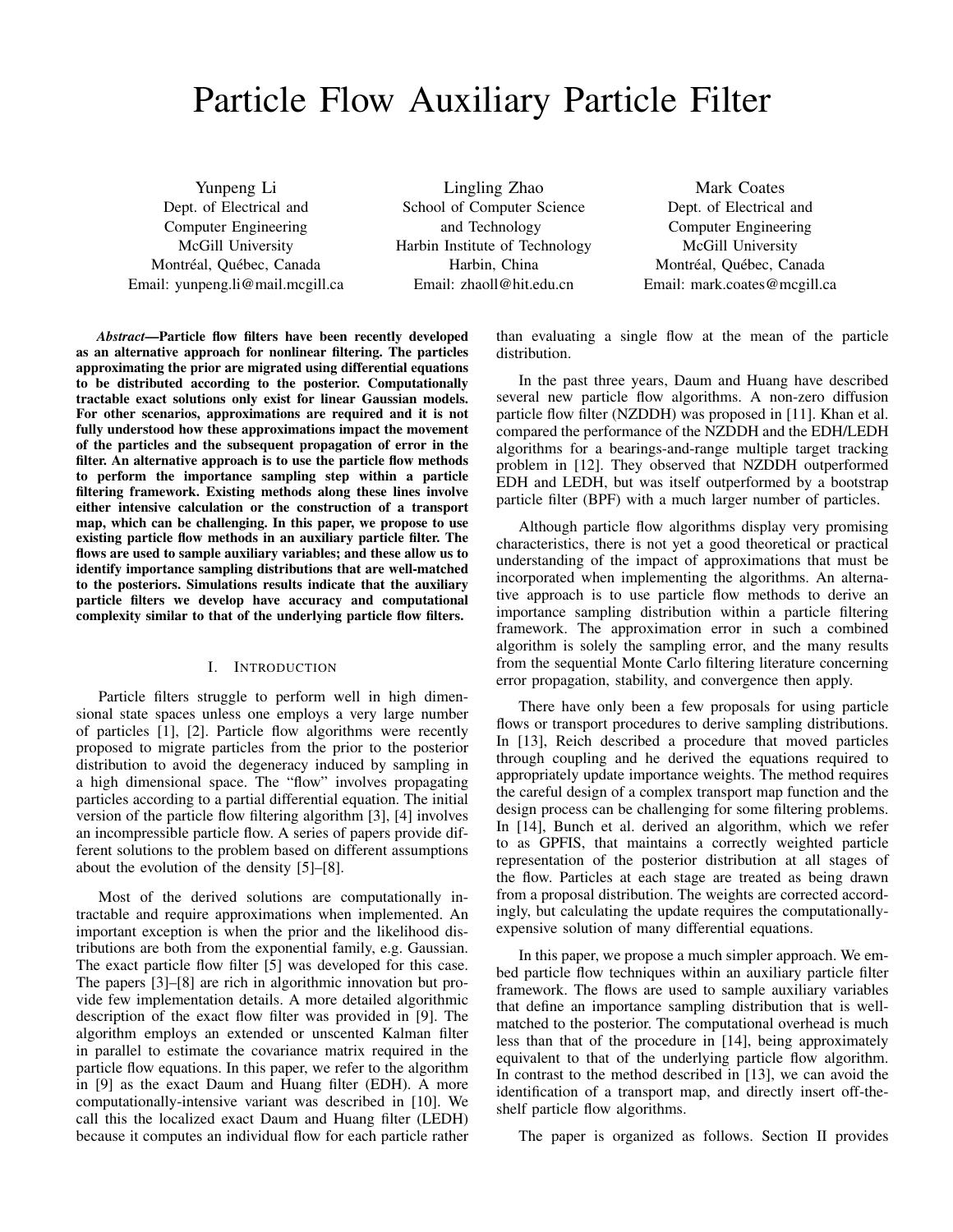a problem statement. The importance sampling after particle flow algorithm is proposed in Section III. Section IV presents simulation results and Section V makes concluding remarks.

## II. PROBLEM STATEMENT

We address a nonlinear filtering task with the following models:

$$
x_k = g(x_{k-1}, u_k) \tag{1}
$$

$$
z_k = h(x_k, v_k). \tag{2}
$$

Here the observation  $z_k$  is related to the unobserved state  $x_k$ ,  $g()$  is the state-transition function, and  $h()$  is a nonlinear measurement function.  $u_k$  and  $v_k$  are the process and measurement noises, respectively. The nonlinear filtering goal is to estimate the marginal posterior distribution  $p(x_k|z_{1:k})$ , given a sequence of observations  $z_{1:k} = \{z_1, \ldots, z_k\}.$ 

## III. PARTICLE FLOW AUXILIARY PARTICLE FILTER

Our proposed algorithm is constructed with an auxiliary particle filter framework. After the completion of step  $k - 1$ , we obtain particles  $\{(x_{k-1}^i, w_{k-1}^i)\}_{i=1}^{N_p}$  that approximate the marginalized posterior distribution  $p(x_{k-1}|z_{1:k-1})$ . Auxiliary variables  $\{\mu_k^i\}_{i=1}^{N_p}$  are generated by moving particles first using the system model without noise, then through the particle flow process.  $\{\{\mu_k^i\}_{i=1}^{N_p}, w_k^i\}$  are then used to produce particles that are drawn from a proposal distribution which conditions on the new measurement  $z_k$ . Importance weights are calculated for each particle in the last step.

## *A. Exact Gaussian flow algorithms*

We first use existing particle flow algorithms to generate auxiliary variables  $\{\mu_k^i\}_{i=1}^{N_p}$ . Two exact Gaussian flow algorithms that suit our needs are described as follows.

*1) DH exact Gaussian flow with zero diffusion:* The flow of auxiliary particles  $\{\mu_k^i\}_{i=1}^{N_p}$  can be modelled to follow an exact Gaussian flow with zero diffusion, as proposed in [5]:

$$
\frac{d\mu_k^i}{d\lambda} = \zeta(\mu_k^i, \lambda) = A(\lambda)\mu_k^i + b(\lambda)
$$
\n(3)

where

$$
A(\lambda) = -\frac{1}{2}PH^{T}(\lambda HPH^{T} + R)^{-1}H
$$
\n(4)

$$
b(\lambda) = (I + 2\lambda A)[(I + \lambda A)PHT R-1 zk + A\bar{\mu}^i_k]
$$
 (5)

in which  $\bar{\mu}_k^i$  is the predicted value of  $\mu_k^i$ , i.e. the mean of the prior distribution.  $P$  is the covariance matrix of the prediction error for the prior distribution, which can be estimated by the sample covariance matrix, the extended Kalman filter (EKF), or the unscented Kalman filter (UKF). For nonlinear models, the linearization of the measurement model can be used to construct the measurement matrix H, i.e.  $h(\mu_k^i) = H \mu_k^i$ .  $R$  is the covariance matrix of the measurement error. The pseudocodes of two typical algorithms, the EDH [9] and the LEDH, are both presented in [10].

*2) DH exact Gaussian flow with non-zero diffusion:* A nonzero diffusion particle flow algorithm is developed in [11]. The flow equation is expressed as

$$
\zeta(\mu_k^i, \lambda) = -[\nabla^2 \phi(\mu_k^i, \lambda)]^{-1} \nabla \log(l(\mu_k^i)), \quad (6)
$$

where  $l()$  is the likelihood function, and the Hessian of the log-homotopy function  $\phi(\mu_k^i, \lambda)$  can be approximated by

$$
\nabla^2 \phi(\mu_k^i, \lambda) \approx -P^{-1} + \lambda \nabla^2 \log l(\mu_k^i). \tag{7}
$$

For an additive Gaussian likelihood function with  $l(z_k|x_k) = N(z_k; h(x_k), \Sigma_k),$ 

$$
\nabla \log l(\mu_k^i) = -[\nabla h(\mu_k^i)]^T \Sigma_k^{-1} (h(\mu_k^i) - z_k). \tag{8}
$$

The  $(m, n)$ -th element of  $\nabla^2 \log l(\mu_k^i)$  is

$$
[\nabla^2 \log l(y)]_{m,n} = -[\nabla_{m,n}^2 h(\mu_k^i)]^T \Sigma_k^{-1} (h(\mu_k^i) - z_k) - [\nabla_i h(\mu_k^i)]^T \Sigma_k^{-1} \nabla_j h(\mu_k^i).
$$
 (9)

## *B. Importance sampling*

Once the auxiliary variables  $\{\mu_k^i\}_{i=1}^{N_p}$  have been calculated, the generated particles are drawn from a proposal distribution  $q(x_k^{\overline{i}} | x_{k-1}^i, z_k) = N(x_k^i; \mu_k^i, \Sigma_k^c)$ . The choice of the covariance matrix  $\Sigma_k^c$  is problem dependent. The importance weights can be easily calculated. We refer to this algorithm as PF-APF; pseudocode is presented in Algorithm 1.

## IV. SIMULATION AND RESULTS

We evaluate the performance of PF-APF based on different algorithms with a multi-target acoustic sensor example. Comparison algorithms are EDH, LEDH, NZDDH, GPFIS and BPF.

#### *A. Simulation setup*

The multi-target simulation setup we use was proposed in [15] and adapted in [10]. Four targets move independently following a state-transition equation given by  $x_k^{(p)} = Gx_{k-1}^{(p)} +$  $W u_k^{(p)}$ , where  $x_k^{(p)} = (x_k^{(p)}, y_k^{(p)})$  $_{k}^{\left( p\right) },\dot{\mathrm{x}}_{k}^{\left( p\right) }$  $_{k}^{(p)}, \dot{y}_{k}^{(p)}$  ${k \choose k}$ <sup>T</sup> contains the position and velocity of target p in an x-y plane.  $G \in \mathbb{R}^{4 \times 4}$ and  $W \in \mathbb{R}^{4 \times 4}$  are system matrices.  $u_k^{(p)} \sim N(0, \sigma_u^2 I_4)$  is an i.i.d. Gaussian noise vector. There are 25 acoustic amplitude sensors deployed in a region of size 40 m×40 m. Each target emits a sound of amplitude  $A$ , which is sensed by sensor  $j$  at position  $\xi^j$  with an amplitude

$$
\psi^{j}(x_{k}) = \sum_{p=1}^{P} \frac{A}{||(\mathbf{x}_{k}^{(p)}, \mathbf{y}_{k}^{(p)})^{T} - \xi^{j}||^{\kappa} + d_{0}}.
$$

The measurement  $z_k^j$  of sensor j at time k due to the additive contribution of each target is modelled as

$$
z_k^j = \psi^j(x_k) + v_k^j
$$

where  $x_k = (x_k^{(1)})$  $x_k^{(1)}$ ;  $x_k^{(2)}$  $\binom{(2)}{k}; x_k^{(3)}$  $k^{(3)}$ ;  $x_k^{(4)}$  $\binom{4}{k}$  is the overall state vector of dimension 16,  $v_k^j \sim N(0, \sigma_v^2)$ .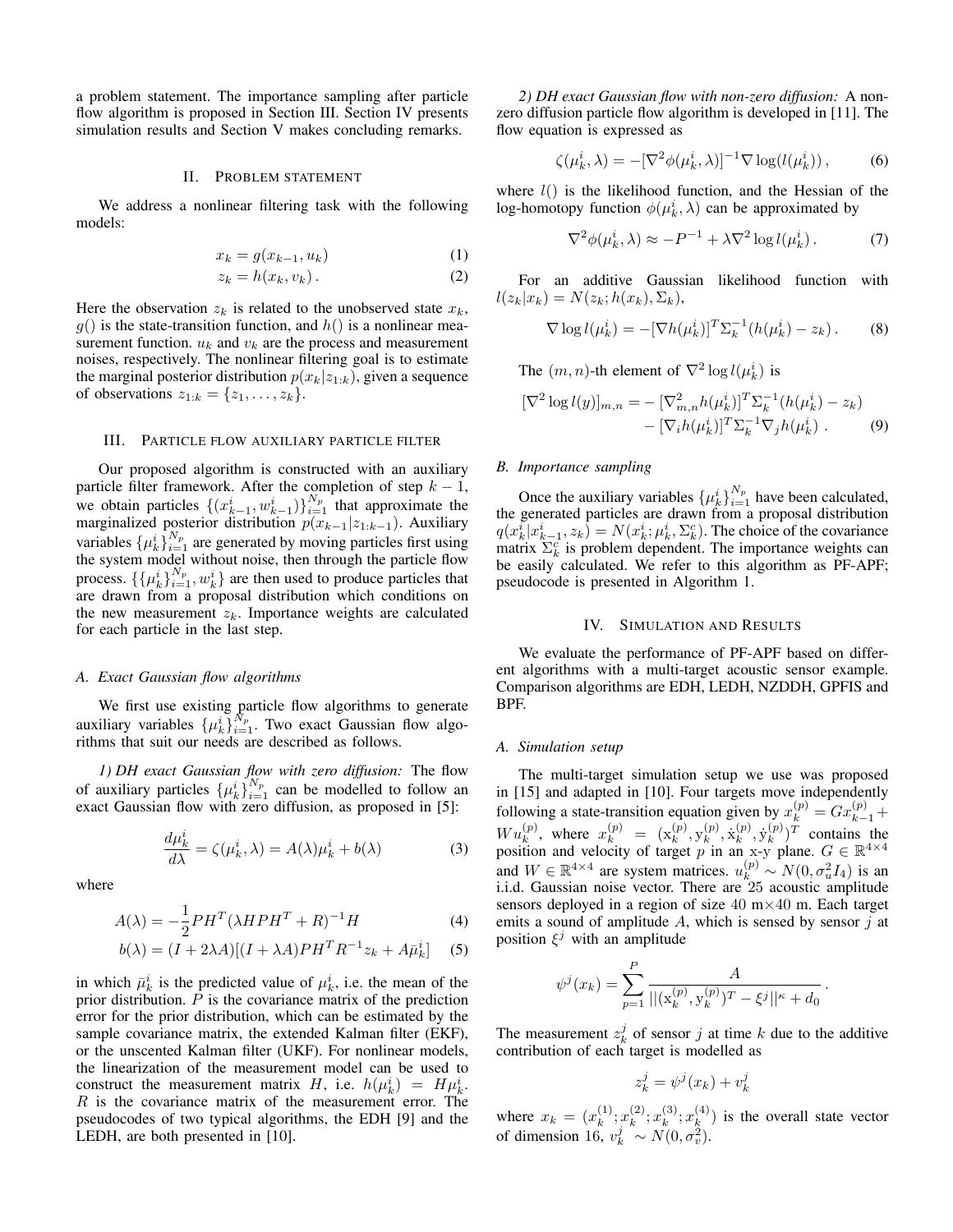## Algorithm 1: Particle flow auxiliary particle filter.

1: Initialization: Draw  $\{x_0^i\}_{i=1}^{N_p}$  from the prior  $p_0(x)$ ; 2: Set  ${w_0^i}_{i=1}^{N_p} = \frac{1}{N_p};$ 3: for  $k = 1$  to T do<sup>2</sup> // Calculate auxiliary variables  $\mu_k^i$ ; 4: for  $i = 1, \ldots, N_p$  do 5: Propagate particles  $\mu_k^i = g(x_{k-1}^i, 0)$ ; 6: end for 7: Estimate  $P_{k|k-1}$  using the sample covariance matrix, EKF, or UKF; 8: **for**  $i = 1, \ldots, N_p$  **do** 9: Set  $\lambda = 0$ ; 10: **for**  $j = 1, \ldots, N_\lambda$  **do** 11: Set  $\lambda = \lambda + \Delta \lambda(j);$ 12: Calculate  $\frac{d\mu_k^i}{d\lambda} = \zeta(\mu_k^i, \lambda)$  using (3) or (6); 13: Migrate particles:  $\mu_k^i = \mu_k^i + \Delta \lambda(j) \frac{d\mu_k^i}{d\lambda};$ 14: end for 15: end for 16: **for**  $i = 1, ..., N_p$  **do** 17: Draw  $x_k^i \sim N(\mu_k^i, \Sigma_k^c);$ 18:  $w_k^i = \frac{p(x_k^i|x_{k-1}^i)p(x_k|x_k^i)}{N(x^i; \mu^i \sum c)}$  $\frac{N(x_k^i; \mu_k^i, \Sigma_k^c)}{N(x_k^i; \mu_k^i, \Sigma_k^c)} w_{k-1}^i;$ 19: end for 20: **for**  $i = 1, \ldots, N_p$  do 21: Normalize  $w_k^i = w_k^i / \sum_{s=1}^{N_p} w_k^s$ ; 22: end for 23: Estimate  $\hat{x}_k$  from  $\{x_k^i, w_k^i\};$ 24: (Optional) Resample  $\{x_k^i, w_k^i\}_{i=1}^{N_p}$  and regularize to obtain  $\{x_k^i, \frac{1}{N}\}_{i=1}^{N_p}$ ; 25: end for

In the simulation,  $P = 4$ ,  $A = 10$ ,  $G =$  $\lceil$  $\overline{\phantom{a}}$ 1 0 1 0 0 1 0 1 0 0 1 0 0 0 0 1 1  $\vert \cdot$ and  $W =$  $\lceil$  $\overline{\phantom{a}}$ 1/3 0 0.5 0  $0 \t1/3 \t0 \t0.5$ 0.5 0 1 0 1  $\Big\vert \cdot \ \sigma^2_u \ = \ 0.05, \ \kappa \ =$ 

0 0.5 0 1 1, and  $d_0 = 0.1$ . We set  $\sigma_v^2 = 0.01$ , indicating that measurements are highly informative. The targets are with initial states  $[12, 6, 0.001, 0.001]^T$ ,  $[32, 32, -0.001, -0.005]^T$ ,  $[20, 13, -0.1, 0.01]^T$ ,  $[15, 35, 0.002, 0.002]^T$ .

We run the simulation for 100 Monte Carlo trials. In each trial, we generate a different trajectory and an associated set of measurements. Each algorithm then processes the same set of measurements for each trial. The simulation is conducted in Matlab.

## *B. Parameter values for the filtering algorithms*

Exponentially increasing step size is recommended in [11] and [12] for numerical integration within the non-zero diffusion particle flow algorithm. Here we adopt an exponentially spaced sequence of 29  $\lambda$  values for all particle flow type algorithms. The constant ratio of step sizes is 1.2 and the initial step size is approximately 0.001 (the exact value is chosen so that the sum of step sizes is equal to 1). The covariance of prior distribution are all estimated with an EKF executed in parallel. The number of particles  $N_p$  is 100 unless explicitly mentioned.

We adopt the redraw strategy in [10] for the EDH, LEDH, and NZDDH filters at the start of each time step. The diffusion terms for the NZDDH and GPFIS algorithms are both set to 0 based on preliminary numerical simulation results, which is also the suggested value in [11] and [14].

For all filtering algorithms, we sample the initial mean  $m<sub>0</sub>$  from a Gaussian centered at the true initial states with variance 1 for positions and 0.000025 for velocity elements. The covariance of dynamic noise is modelled as  $\begin{bmatrix} 3 & 0 & 0.1 & 0 \end{bmatrix}$  $\lceil$  $0.1$ 1

$$
\begin{array}{cccc}\n0 & 3 & 0 & 0.1 \\
0 & 3 & 0 & 0.1\n\end{array}
$$

 $\Big\}$ 

 $\begin{bmatrix} 0 & 3 & 0 & 0.1 \\ 0 & 0.03 & 0 \\ 0 & 0.03 & 0 \end{bmatrix}$ , larger than that used to gener- $0 \t 0.03$  $\begin{bmatrix} 0 & 0.1 & 0 & 0.03 \end{bmatrix}$ 

ate tracks. The variances of the position components are modelled to be larger than the velocity components, which agrees with the initial target states. In PF-APF algorithms, the covariance matrix of the correction noise  $\Sigma_k^c$  is set to  $\begin{bmatrix} 1 & 0 & 0 & 0 \end{bmatrix}$ 1

 $\begin{bmatrix} 0 & 0 & 0.01 & 0 \\ 0 & 0 & 0.01 & 0 \\ 0 & 0 & 0 & 0.01 \end{bmatrix}$  $\begin{array}{cccc} 0 & 1 & 0 & 0 \end{array}$  $\begin{bmatrix} 0 & 0 & 0 & 0.01 \end{bmatrix}$ , smaller than that of the dynamic noise,

as we assume auxiliary variables have been moved close to the target distribution. We perform resampling when the effective sample size is less than  $\frac{N_p}{2}$ . We set the covariance matrix of the regularization noise we add in the regularization step to be the same as  $\Sigma_k^c$ .

## *C. Experimental results*

Figure 1 shows the average position errors at each time step for the various tracking algorithms we compare. The LEDH method exhibits the smallest average tracking error. EDH, GPFIS, and PF-APF based on LEDH or EDH have slightly greater errors. The average error from NZDDH is not displayed, since 9 out of 100 trials result in lost tracks, which are declared when the average position error among four targets reaches more than 40 m at any time step of the tracking. The NZDDH filter is prone to numerical approximation error, and if we do not redraw particles every time step from an approximated Gaussian, then all trials result in lost tracks. The reason is that the flow calculation in (6) is not numerically stable, and can often lead to unreasonably large movement for individual particles if the uneven intermediate step size is also large. The auxiliary particle filtering framework corrects for this and prevents lost tracks for most trials. All auxiliary particle filtering approaches also have significantly smaller average tracking errors than BPF with 10000 particles. Boxplots of the performances of several of the algorithms are shown in Figure 2. The LEDH filter has very few outliers and much smaller median errors in the last few time steps when compared to the other approaches. The computational cost of PF-APF is almost the same as the particle flow methods it utilizes, and is much smaller that of GPFIS, as shown in Table I.

## V. CONCLUSION

In this paper, we have proposed a particle flow auxiliary particle filter algorithm. Although theoretically appealing, particle flow algorithms often involve multiple stages of model